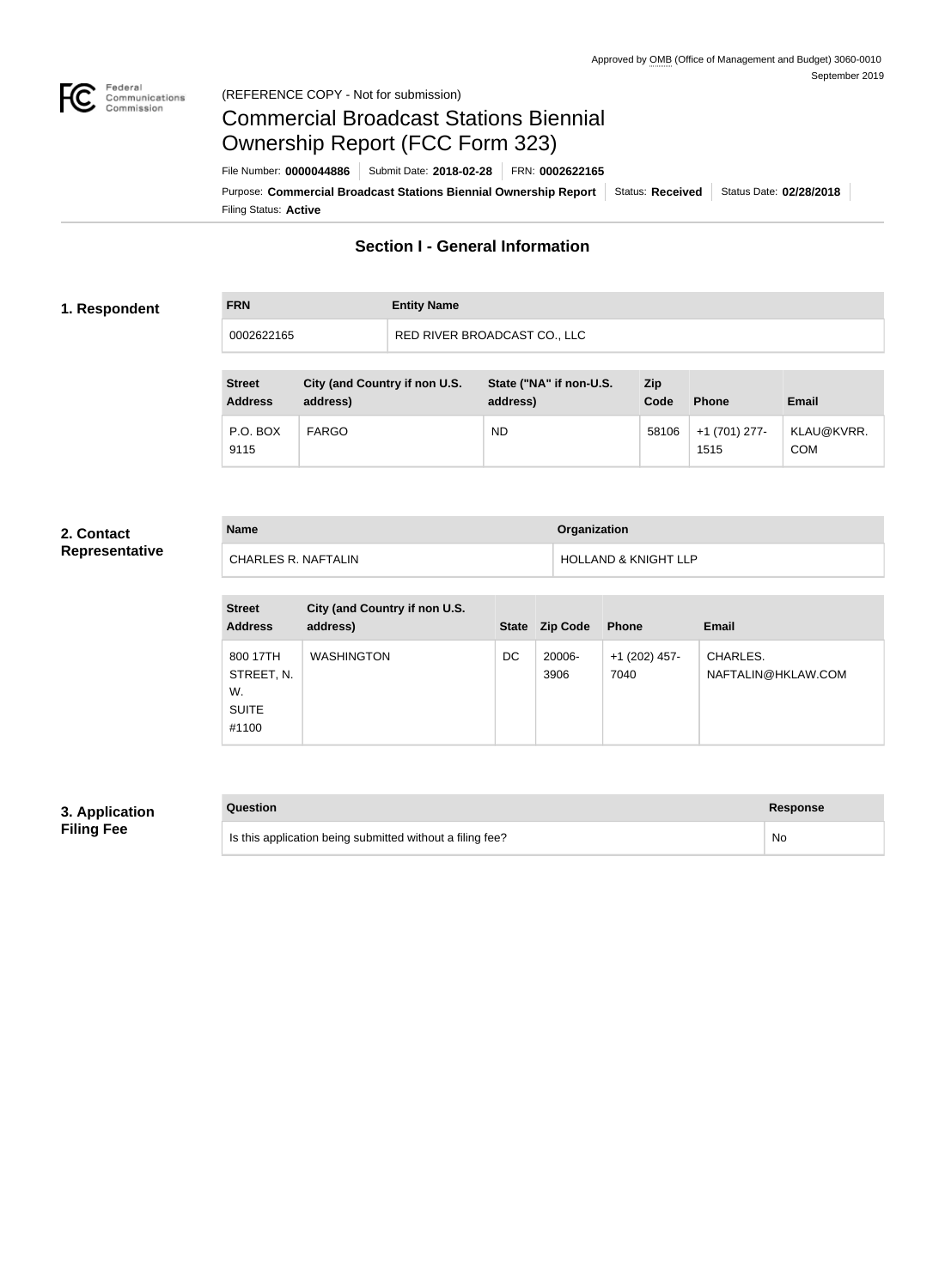| <b>Fees</b> | <b>Application Type</b> | <b>Form Number</b> | <b>Fee Code</b> | Quantity | <b>Fee Amount</b> | <b>Subtotal</b> |
|-------------|-------------------------|--------------------|-----------------|----------|-------------------|-----------------|
|             | Biennial                | Form 323           | MAT             | 6        | 85                | \$420.00        |
|             |                         |                    |                 |          | Total             | \$420.00        |

### **4. Nature of Respondent**

| (a) Provide the following information about the Respondent: |                           |  |  |
|-------------------------------------------------------------|---------------------------|--|--|
| <b>Relationship to stations/permits</b>                     | Licensee                  |  |  |
| <b>Nature of Respondent</b>                                 | Limited liability company |  |  |

**(b) Provide the following information about this report:**

| <b>Purpose</b> | Biennial                                                                                                                                                                               |
|----------------|----------------------------------------------------------------------------------------------------------------------------------------------------------------------------------------|
| "As of" date   | 10/01/2017                                                                                                                                                                             |
|                | When filing a biennial ownership report or validating<br>and resubmitting a prior biennial ownership report, this<br>date must be Oct. 1 of the year in which this report is<br>filed. |

### **5. Licensee(s) and Station(s)**

### **Respondent is filing this report to cover the following Licensee(s) and station(s):**

| Licensee/Permittee Name |                              | <b>FRN</b> |  |
|-------------------------|------------------------------|------------|--|
|                         | RED RIVER BROADCAST CO., LLC | 0002622165 |  |

| Fac. ID No. | <b>Call Sign</b> | <b>City</b>        | <b>State</b> | <b>Service</b> |
|-------------|------------------|--------------------|--------------|----------------|
| 55362       | <b>KNRR</b>      | <b>PEMBINA</b>     | ND.          | <b>DTV</b>     |
| 55364       | <b>KJRR</b>      | <b>JAMESTOWN</b>   | <b>ND</b>    | <b>DTV</b>     |
| 55370       | <b>KBRR</b>      | THIEF RIVER FALLS  | ΜN           | <b>DTV</b>     |
| 55372       | <b>KVRR</b>      | <b>FARGO</b>       | ND.          | <b>DTV</b>     |
| 55375       | KDLV-TV          | <b>MITCHELL</b>    | <b>SD</b>    | <b>DTV</b>     |
| 55379       | KDLT-TV          | <b>SIOUX FALLS</b> | <b>SD</b>    | <b>DTV</b>     |

# **Section II – Biennial Ownership Information**

**1. 47 C.F.R. Section 73.3613 and Other Documents**

Licensee Respondents that hold authorizations for one or more full power television, AM, and/or FM stations should list all contracts and other instruments set forth in 47 C.F.R. Section 73.3613(a) through (c) for the facility or facilities listed on this report. In addition, attributable Local Marketing Agreements (LMAs) and attributable Joint Sales Agreements (JSAs) must be disclosed by the licensee of the brokering station on its ownership report. If the agreement is an attributable LMA, an attributable JSA, or a network affiliation agreement, check the appropriate box. Otherwise, select "Other." Non-Licensee Respondents, as well as Licensee Respondents that only hold authorizations for Class A television and/or low power television stations, should select "Not Applicable" in response to this question.

| Document Information                  |                          |  |
|---------------------------------------|--------------------------|--|
| Description of contract or instrument | ARTICLES OF ORGANIZATION |  |
| Parties to contract or instrument     | STATE OF MINNESOTA       |  |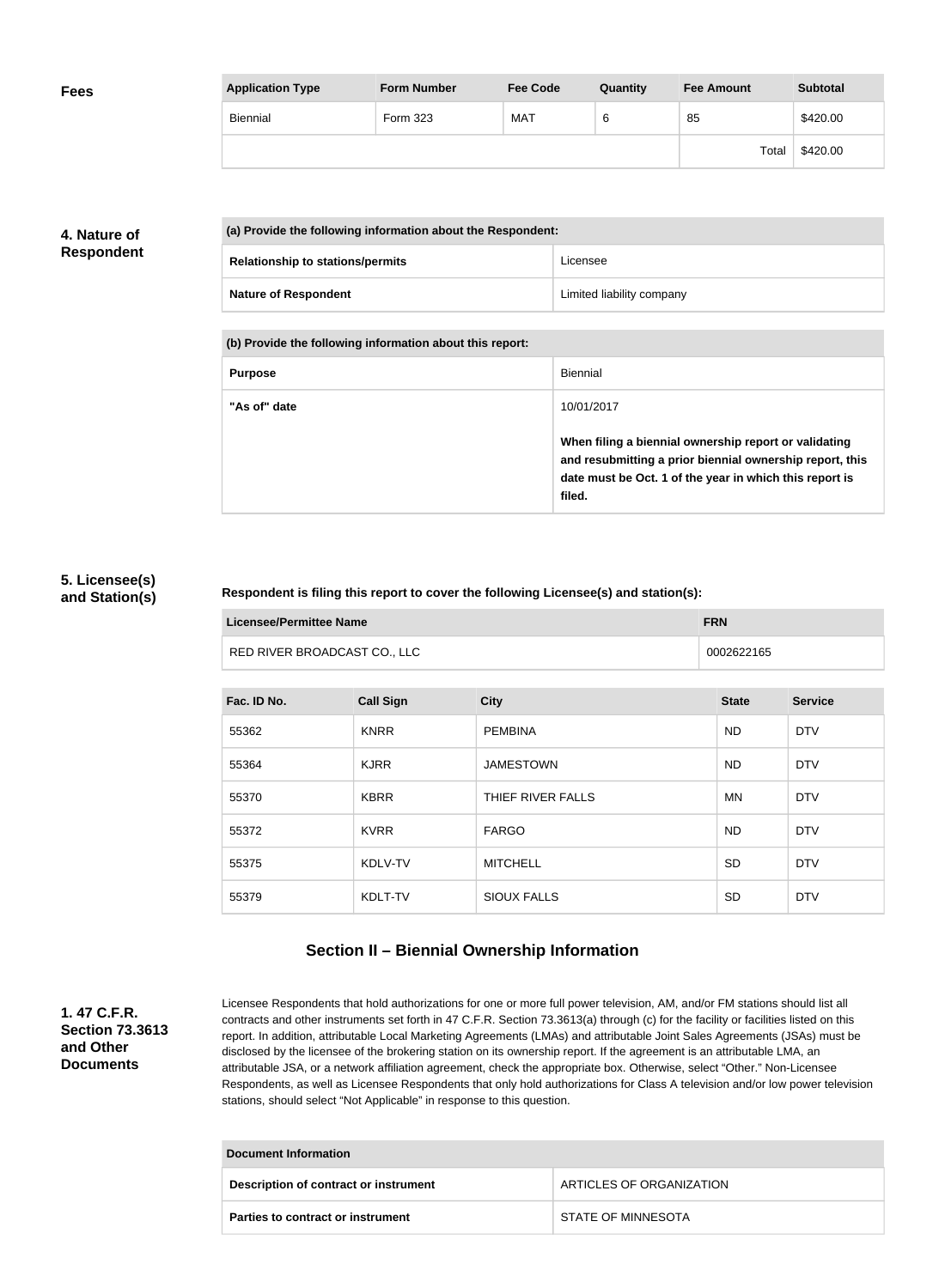| Date of execution                               | 12/1999                             |
|-------------------------------------------------|-------------------------------------|
| Date of expiration                              | No expiration date                  |
| <b>Agreement type</b><br>(check all that apply) | Other<br><b>Agreement Type: N/A</b> |

| <b>Document Information</b>                     |                                     |  |  |
|-------------------------------------------------|-------------------------------------|--|--|
| Description of contract or instrument           | MEMBER CONTROL AGREEMENT            |  |  |
| Parties to contract or instrument               | STATE OF MINNESOTA                  |  |  |
| Date of execution                               | 12/1999                             |  |  |
| Date of expiration                              | No expiration date                  |  |  |
| <b>Agreement type</b><br>(check all that apply) | Other<br><b>Agreement Type: N/A</b> |  |  |

#### **2. Ownership Interests**

**(a)** Ownership Interests. This Question requires Respondents to enter detailed information about ownership interests by generating a series of subforms. Answer each question on each subform. The first subform listing should be for the Respondent itself. If the Respondent is not a natural person, also list each of the officers, directors, stockholders, non-insulated partners, non-insulated members, and any other persons or entities with a direct attributable interest in the Respondent pursuant to the standards set forth in 47 C.F.R. Section 73.3555. (A "direct" interest is one that is not held through any intervening companies or entities.) List each interest holder with a direct attributable interest in the Respondent separately.

Leave the percentage of total assets (Equity Debt Plus) field blank for an interest holder unless that interest holder has an attributable interest in the Respondent solely on the basis of the Commission's Equity Debt Plus attribution standard, 47 C.F.R. Section 73.3555, Note 2(i).

In the case of vertical or indirect ownership structures, list only those interests in the Respondent that also represent an attributable interest in the Licensee(s) for which the report is being submitted.

Entities that are part of an organizational structure that includes holding companies or other forms of indirect ownership must file separate ownership reports. In such a structure do not report, or file a separate report for, any interest holder that does not have an attributable interest in the Licensee(s) for which the report is being submitted.

Please see the Instructions for further detail concerning interests that must be reported in response to this question.

The Respondent must provide an FCC Registration Number for each interest holder reported in response to this question. Please see the Instructions for detailed information and guidance concerning this requirement.

| Ownership information |                                     |                      |  |  |
|-----------------------|-------------------------------------|----------------------|--|--|
| <b>FRN</b>            | 0002622165                          |                      |  |  |
| <b>Entity Name</b>    | RED RIVER BROADCAST CO., LLC        |                      |  |  |
| <b>Address</b>        | PO Box                              |                      |  |  |
|                       | <b>Street 1</b>                     | P.O. BOX 9115        |  |  |
|                       | <b>Street 2</b>                     |                      |  |  |
|                       | <b>City</b>                         | <b>FARGO</b>         |  |  |
|                       | State ("NA" if non-U.S.<br>address) | <b>ND</b>            |  |  |
|                       | <b>Zip/Postal Code</b>              | 58106                |  |  |
|                       | Country (if non-U.S.<br>address)    | <b>United States</b> |  |  |
| <b>Listing Type</b>   | Respondent                          |                      |  |  |
|                       | Respondent                          |                      |  |  |

#### **Ownership Information**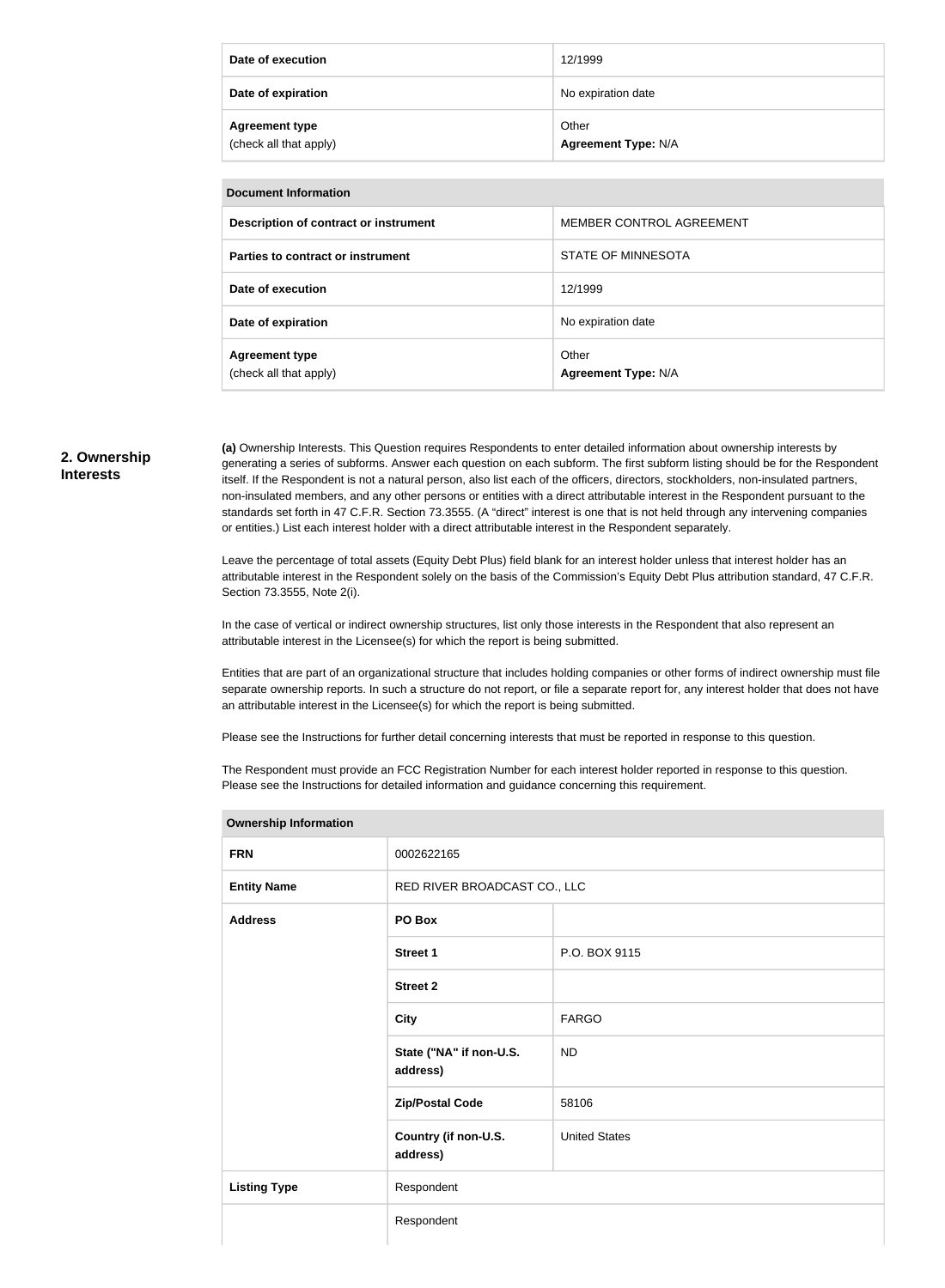| <b>Positional Interests</b><br>(check all that apply)   |                                                                                      |         |                             |
|---------------------------------------------------------|--------------------------------------------------------------------------------------|---------|-----------------------------|
| <b>Tribal Nation or Tribal</b><br><b>Entity</b>         | Interest holder is not a Tribal nation or Tribal entity                              |         |                             |
| <b>Interest Percentages</b><br>(enter percentage values | Voting                                                                               | $0.0\%$ | <b>Jointly Held?</b><br>No. |
| from 0.0 to 100.0)                                      | <b>Equity</b>                                                                        | $0.0\%$ |                             |
|                                                         | <b>Total assets (Equity Debt</b><br>Plus)                                            | $0.0\%$ |                             |
| that do not appear on this report?                      | Does interest holder have an attributable interest in one or more broadcast stations |         | Yes                         |

#### **Ownership Information**

| <b>FRN</b>                                              | 0005805130                                                                                                                        |                            |                            |  |
|---------------------------------------------------------|-----------------------------------------------------------------------------------------------------------------------------------|----------------------------|----------------------------|--|
| <b>Entity Name</b>                                      | CURTIS SQUIRE, INC.                                                                                                               |                            |                            |  |
| <b>Address</b>                                          | PO Box                                                                                                                            |                            |                            |  |
|                                                         | <b>Street 1</b>                                                                                                                   | 7777 GOLDEN TRIANGLE DRIVE |                            |  |
|                                                         | <b>Street 2</b>                                                                                                                   | <b>SUITE #150</b>          |                            |  |
|                                                         | <b>City</b>                                                                                                                       | <b>EDEN PRAIRIE</b>        |                            |  |
|                                                         | State ("NA" if non-U.S.<br>address)                                                                                               | <b>MN</b>                  |                            |  |
|                                                         | <b>Zip/Postal Code</b>                                                                                                            | 55344                      |                            |  |
|                                                         | Country (if non-U.S.<br>address)                                                                                                  | <b>United States</b>       |                            |  |
| <b>Listing Type</b>                                     | Other Interest Holder                                                                                                             |                            |                            |  |
| <b>Positional Interests</b><br>(check all that apply)   | LC/LLC/PLLC Member, Owner                                                                                                         |                            |                            |  |
| <b>Tribal Nation or Tribal</b><br><b>Entity</b>         | Interest holder is not a Tribal nation or Tribal entity                                                                           |                            |                            |  |
| <b>Interest Percentages</b><br>(enter percentage values | Voting                                                                                                                            | 100.0%                     | <b>Jointly Held?</b><br>No |  |
| from 0.0 to 100.0)                                      | <b>Equity</b>                                                                                                                     | 100.0%                     |                            |  |
|                                                         | <b>Total assets (Equity Debt</b><br>Plus)                                                                                         |                            |                            |  |
|                                                         | Does interest holder have an attributable interest in one or more broadcast stations<br>Yes<br>that do not appear on this report? |                            |                            |  |

| <b>Ownership Information</b> |                       |                            |  |  |
|------------------------------|-----------------------|----------------------------|--|--|
| <b>FRN</b>                   | 0015199144            |                            |  |  |
| <b>Name</b>                  | <b>JAMES T. KUNIN</b> |                            |  |  |
| <b>Address</b>               | PO Box                |                            |  |  |
|                              | <b>Street 1</b>       | 7777 GOLDEN TRIANGLE DRIVE |  |  |
|                              | <b>Street 2</b>       | <b>SUITE #150</b>          |  |  |
|                              |                       |                            |  |  |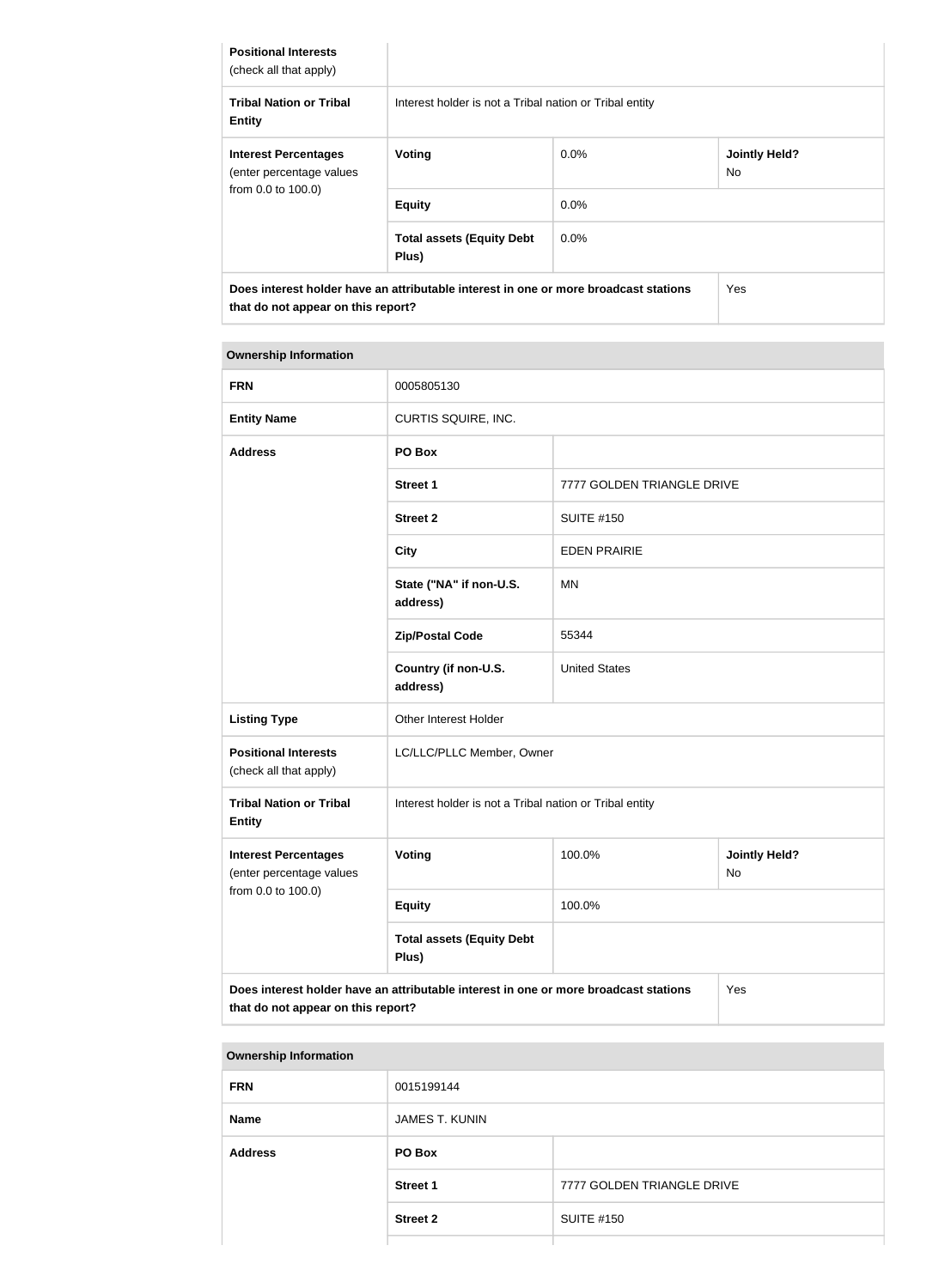|                                                           | <b>City</b>                                                                                | <b>EDEN PRAIRIE</b>    |                                   |  |
|-----------------------------------------------------------|--------------------------------------------------------------------------------------------|------------------------|-----------------------------------|--|
|                                                           | State ("NA" if non-U.S.<br>address)                                                        | <b>MN</b>              |                                   |  |
|                                                           | <b>Zip/Postal Code</b>                                                                     | 55344                  |                                   |  |
|                                                           | Country (if non-U.S.<br>address)                                                           | <b>United States</b>   |                                   |  |
| <b>Listing Type</b>                                       | Other Interest Holder                                                                      |                        |                                   |  |
| <b>Positional Interests</b><br>(check all that apply)     | Officer, Director                                                                          |                        |                                   |  |
| Citizenship, Gender,                                      | <b>Citizenship</b>                                                                         | <b>US</b>              |                                   |  |
| <b>Ethnicity, and Race</b><br><b>Information (Natural</b> | Gender                                                                                     | Male                   |                                   |  |
| Persons Only)                                             | <b>Ethnicity</b>                                                                           | Not Hispanic or Latino |                                   |  |
|                                                           | Race                                                                                       | White                  |                                   |  |
| <b>Interest Percentages</b><br>(enter percentage values   | Voting                                                                                     | 0.0%                   | <b>Jointly Held?</b><br><b>No</b> |  |
| from 0.0 to 100.0)                                        | <b>Equity</b>                                                                              | 0.0%                   |                                   |  |
|                                                           | <b>Total assets (Equity Debt</b><br>Plus)                                                  | 0.0%                   |                                   |  |
| that do not appear on this report?                        | Does interest holder have an attributable interest in one or more broadcast stations       |                        | Yes                               |  |
|                                                           |                                                                                            |                        |                                   |  |
|                                                           | (b) Respondent certifies that any interests, including equity, financial, or voting<br>Yes |                        |                                   |  |

| (b) Respondent certifies that any interests, including equity, financial, or voting | Yes |
|-------------------------------------------------------------------------------------|-----|
| interests, not reported in this filing are non-attributable.                        |     |
| If "No," submit as an exhibit an explanation.                                       |     |

| (c) Does the Respondent or any reported interest holder<br>hold an attributable interest in any newspaper entities in<br>the same market as any station for which this report is<br>filed, as defined in 47 C.F.R. Section 73.3555?<br>If "Yes," provide information describing the interest(s), using<br>EITHER the subform OR the spreadsheet option below.<br>Respondents with a large number (50 or more) of entries to<br>submit should use the spreadsheet option.<br>NOTE: Spreadsheets must be submitted in a special XML<br>Spreadsheet format with the appropriate structure that is<br>specified in the documentation. For instructions on how to<br>use the spreadsheet option to complete this question<br>(including templates to start with), please Click Here.<br>If using the subform, leave the percentage of total assets<br>(Equity Debt Plus) field blank for an interest holder unless<br>that interest holder has an attributable interest in the<br>newspaper entity solely on the basis of the Commission's<br>Equity Debt Plus attribution standard, 47 C.F.R. Section<br>73.3555, Note 2(i). If using an XML Spreadsheet, enter "NA"<br>into the percentage of total assets (Equity Debt Plus) field<br>for an interest holder unless that interest holder has an<br>attributable interest in the newspaper entity solely on the<br>basis of the Commission's Equity Debt Plus attribution |
|------------------------------------------------------------------------------------------------------------------------------------------------------------------------------------------------------------------------------------------------------------------------------------------------------------------------------------------------------------------------------------------------------------------------------------------------------------------------------------------------------------------------------------------------------------------------------------------------------------------------------------------------------------------------------------------------------------------------------------------------------------------------------------------------------------------------------------------------------------------------------------------------------------------------------------------------------------------------------------------------------------------------------------------------------------------------------------------------------------------------------------------------------------------------------------------------------------------------------------------------------------------------------------------------------------------------------------------------------------------------------------------------------------------------|
|                                                                                                                                                                                                                                                                                                                                                                                                                                                                                                                                                                                                                                                                                                                                                                                                                                                                                                                                                                                                                                                                                                                                                                                                                                                                                                                                                                                                                        |
|                                                                                                                                                                                                                                                                                                                                                                                                                                                                                                                                                                                                                                                                                                                                                                                                                                                                                                                                                                                                                                                                                                                                                                                                                                                                                                                                                                                                                        |
|                                                                                                                                                                                                                                                                                                                                                                                                                                                                                                                                                                                                                                                                                                                                                                                                                                                                                                                                                                                                                                                                                                                                                                                                                                                                                                                                                                                                                        |
|                                                                                                                                                                                                                                                                                                                                                                                                                                                                                                                                                                                                                                                                                                                                                                                                                                                                                                                                                                                                                                                                                                                                                                                                                                                                                                                                                                                                                        |
|                                                                                                                                                                                                                                                                                                                                                                                                                                                                                                                                                                                                                                                                                                                                                                                                                                                                                                                                                                                                                                                                                                                                                                                                                                                                                                                                                                                                                        |
|                                                                                                                                                                                                                                                                                                                                                                                                                                                                                                                                                                                                                                                                                                                                                                                                                                                                                                                                                                                                                                                                                                                                                                                                                                                                                                                                                                                                                        |
|                                                                                                                                                                                                                                                                                                                                                                                                                                                                                                                                                                                                                                                                                                                                                                                                                                                                                                                                                                                                                                                                                                                                                                                                                                                                                                                                                                                                                        |
|                                                                                                                                                                                                                                                                                                                                                                                                                                                                                                                                                                                                                                                                                                                                                                                                                                                                                                                                                                                                                                                                                                                                                                                                                                                                                                                                                                                                                        |
|                                                                                                                                                                                                                                                                                                                                                                                                                                                                                                                                                                                                                                                                                                                                                                                                                                                                                                                                                                                                                                                                                                                                                                                                                                                                                                                                                                                                                        |
|                                                                                                                                                                                                                                                                                                                                                                                                                                                                                                                                                                                                                                                                                                                                                                                                                                                                                                                                                                                                                                                                                                                                                                                                                                                                                                                                                                                                                        |
|                                                                                                                                                                                                                                                                                                                                                                                                                                                                                                                                                                                                                                                                                                                                                                                                                                                                                                                                                                                                                                                                                                                                                                                                                                                                                                                                                                                                                        |
|                                                                                                                                                                                                                                                                                                                                                                                                                                                                                                                                                                                                                                                                                                                                                                                                                                                                                                                                                                                                                                                                                                                                                                                                                                                                                                                                                                                                                        |
|                                                                                                                                                                                                                                                                                                                                                                                                                                                                                                                                                                                                                                                                                                                                                                                                                                                                                                                                                                                                                                                                                                                                                                                                                                                                                                                                                                                                                        |
|                                                                                                                                                                                                                                                                                                                                                                                                                                                                                                                                                                                                                                                                                                                                                                                                                                                                                                                                                                                                                                                                                                                                                                                                                                                                                                                                                                                                                        |
|                                                                                                                                                                                                                                                                                                                                                                                                                                                                                                                                                                                                                                                                                                                                                                                                                                                                                                                                                                                                                                                                                                                                                                                                                                                                                                                                                                                                                        |
|                                                                                                                                                                                                                                                                                                                                                                                                                                                                                                                                                                                                                                                                                                                                                                                                                                                                                                                                                                                                                                                                                                                                                                                                                                                                                                                                                                                                                        |
|                                                                                                                                                                                                                                                                                                                                                                                                                                                                                                                                                                                                                                                                                                                                                                                                                                                                                                                                                                                                                                                                                                                                                                                                                                                                                                                                                                                                                        |
|                                                                                                                                                                                                                                                                                                                                                                                                                                                                                                                                                                                                                                                                                                                                                                                                                                                                                                                                                                                                                                                                                                                                                                                                                                                                                                                                                                                                                        |
| standard.                                                                                                                                                                                                                                                                                                                                                                                                                                                                                                                                                                                                                                                                                                                                                                                                                                                                                                                                                                                                                                                                                                                                                                                                                                                                                                                                                                                                              |